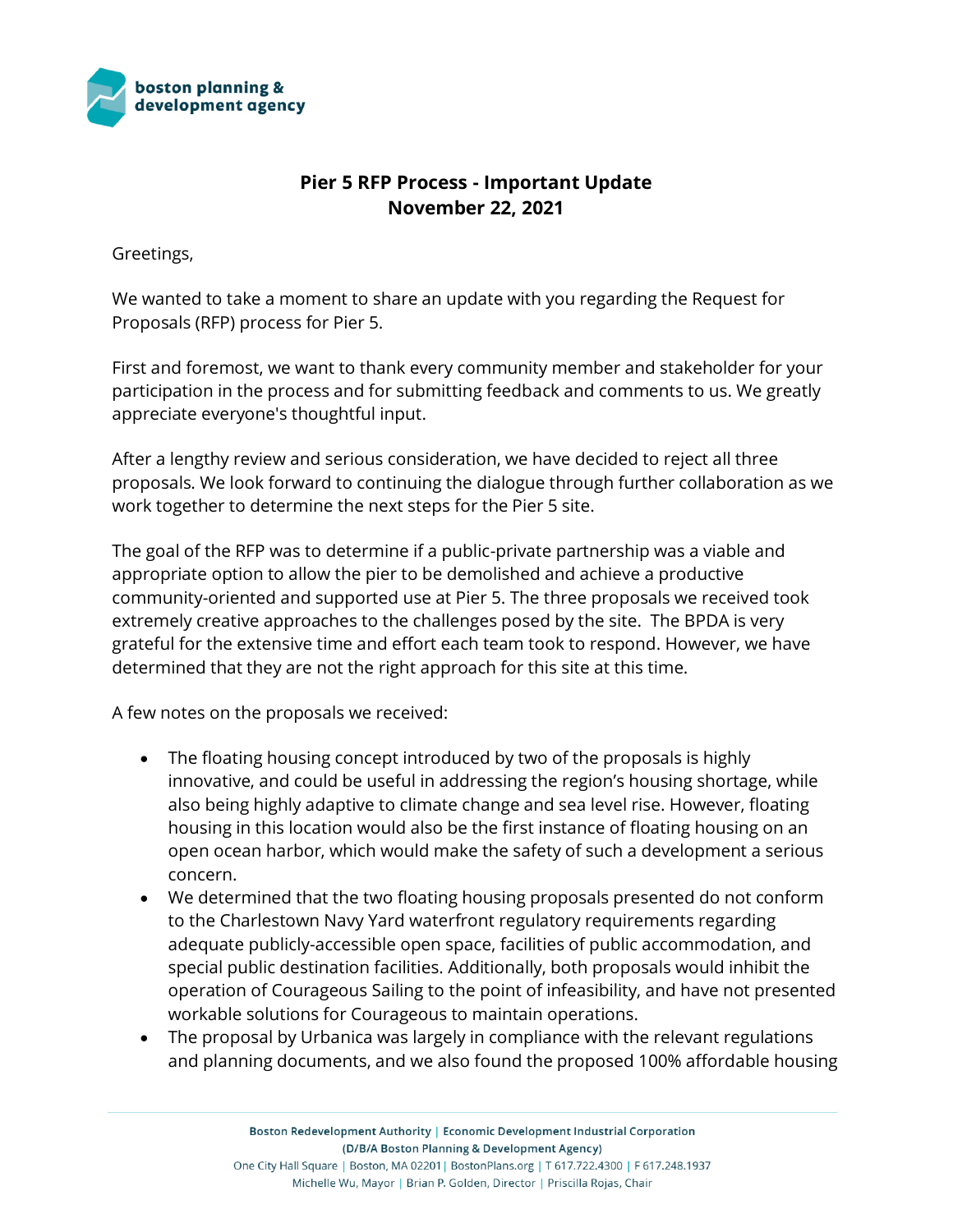

use to be highly advantageous in an area with very limited affordable housing. However, financing the project would be extremely challenging given the large amount of public subsidy required from multiple sources, with high per-unit costs due to the cost of demolishing and rebuilding the pier. Housing on a non-floating pier structure also presents long-term resilience challenges due to sea level rise.

## **Advocacy for Open Space**

Throughout the past several months, the BPDA has received significant advocacy for the construction of a public park to replace Pier 5. The BPDA is highly supportive of public open space along the water's edge and ensuring access to the harbor. In fact, current State regulations for development on Pier 5 require a minimum of 51 percent public open space at the property and the inclusion of public facilities on the first floor of any built structures.

At this time neither the BPDA nor the City of Boston have plans to spend public funds to finance a park at Pier 5. However, the BPDA would enthusiastically support increased open space and/or park creation at Pier 5 through philanthropic or private financing. Should such a proposal emerge, the BPDA would be willing to accept an asking price of \$0 for the property if this was economically necessary to support additional public open space or other exceptional public benefits on Pier 5.

It is important to note that Navy Yard is already well served by public open space (e.g. Shipyard Park, Pier 4, Menino Park, and the Navy Yard National Historic Park) and there are areas in Charlestown, as well as other neighborhoods within the City of Boston, that are in greater need for public funding for park creation. Equitable public investment in open space must prioritize the needs of low income, diverse communities that currently lack adequate access to open space and face serious risks related to climate change. Given these social and environmental equity concerns, the BPDA believes that Pier 5 is an unlikely candidate for open space public funding.

## **The Path Forward**

At this time, the BPDA will consider all the feedback we've received and knowledge gained through this RFP process, as well as consulting with the new mayoral administration, to determine what the next steps should look like on this site. Thoughtful community engagement that takes into account the voices of nearby abutters as well as the needs of all Bostonians impacted by decisions at this site will be central to the BPDA's approach.